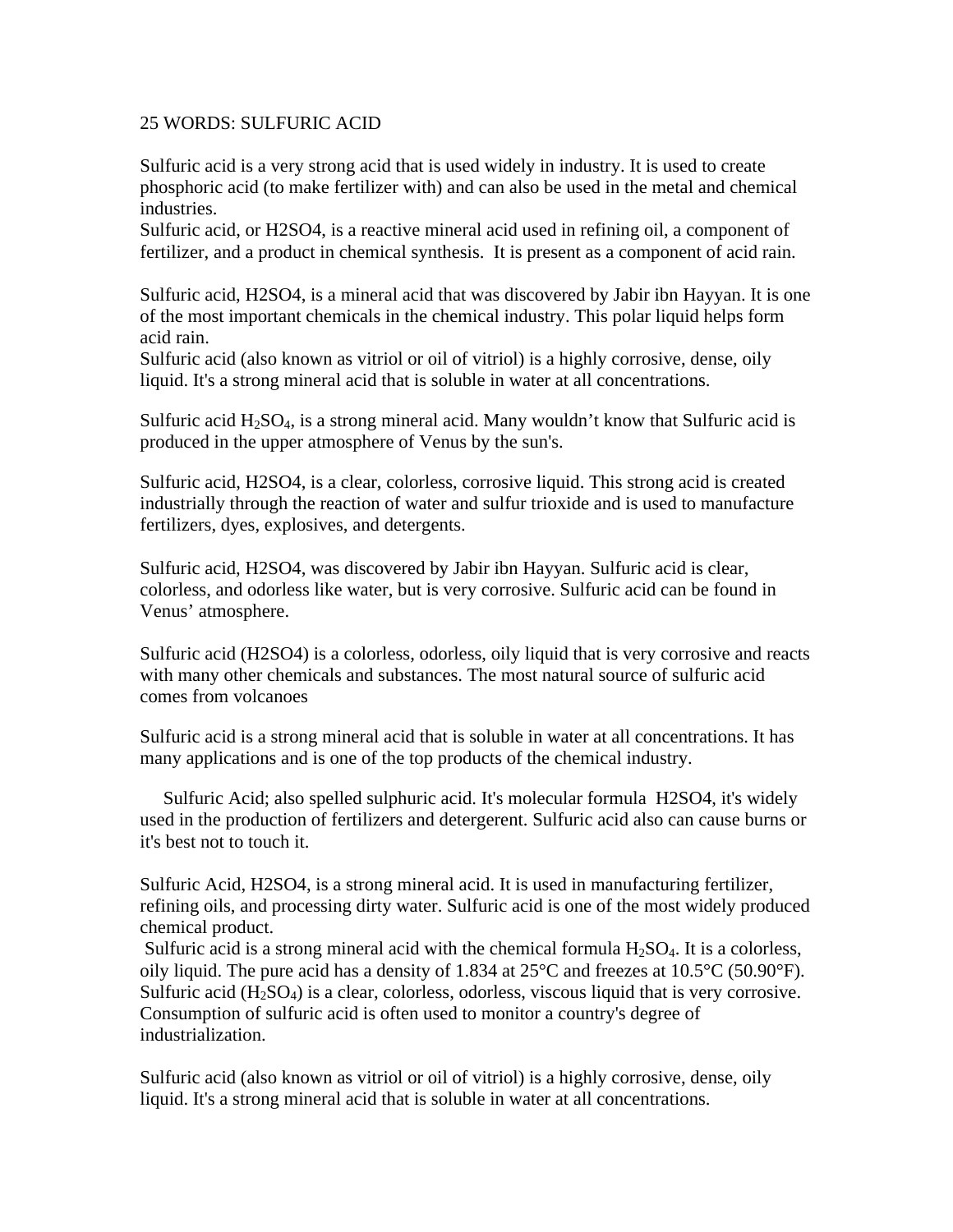Sulfuric Acid; H2SO4; Sulfuric acid is a strong acid that is one of the top selling products in the chemical industry. It was discovered in the 800's by Jabir ibn Hayyan.

Sulfuric Acid,  $H_2SO_4$ , is a strong colorless mineral acid that is soluble in water at all concentrations. It is one of the top products in the chemical industry.

Sulfuric Acid is a corrosive, oily, colorless liquid. When it is mixed with water, it gives off considerable heat. Unless well stirred, the heat will reach boiling point and blow out of the container.

sulfuric acid; Sulfuric acid is a strong mineral acid that is soluble in water at all concentrations. It is also one of the top products of the chemical industry.

 Sulfuric acid is a mineral acid that was once known as oil of vitriol. It was one of the most produce products that got 165 million metric tons, approximate value of \$8 billion.

 Sulfuric acid is a strong mineral acid with the molecular formula H2SO4. It is soluble in water, and is mainly used in ore processing, oil refining, fertilizer manufacturing, and wastewater processing.

The chemical formula for sulfuric acid is H2SO4. Sulfuric acid was once known as the oil of vitriol.Sulfuric acid is used for ore producing, fertilizer,oil refining, and more!

Sulfuric acid is a corrosive acid with the chemical formula  $H_2SO_4$ . It is soluble in water at all concentrations, and is industrially used to produce phosphoric acid.

Sulfuric acid is a clear, colorless, odorless liquid that is very caustic. It reacts violently with water. Some of its uses include the production of dyes, plastics, glue, film, and explosives.

Sulfuric acid is widely produced in the chemical industry. Pure sulfuric acid can not be found on Earth but it is present in acid rain. It contains sulfur, oxygen, and water.

Sulfuric acid, H2SO4, is a strong mineral acid with a melting point of 10\*C and a boiling point of 290\*C. Sulfuric acid reacts with copper oxide to form copper sulfate.

Sulfuric acid,  $H_2SO_4$  is a clear, colorless, odorless, and highly corrosive liquid. It is very soluble in water. However, one must always add the acid to water rather than vice versa.

Sulfuric acid, H2SO4, is a strong mineral acid. It is soluble in water at all concentrations. It is used in ore processing, fertilizer manufacturing, oil refining, wastewater processing, and chemical synthesis.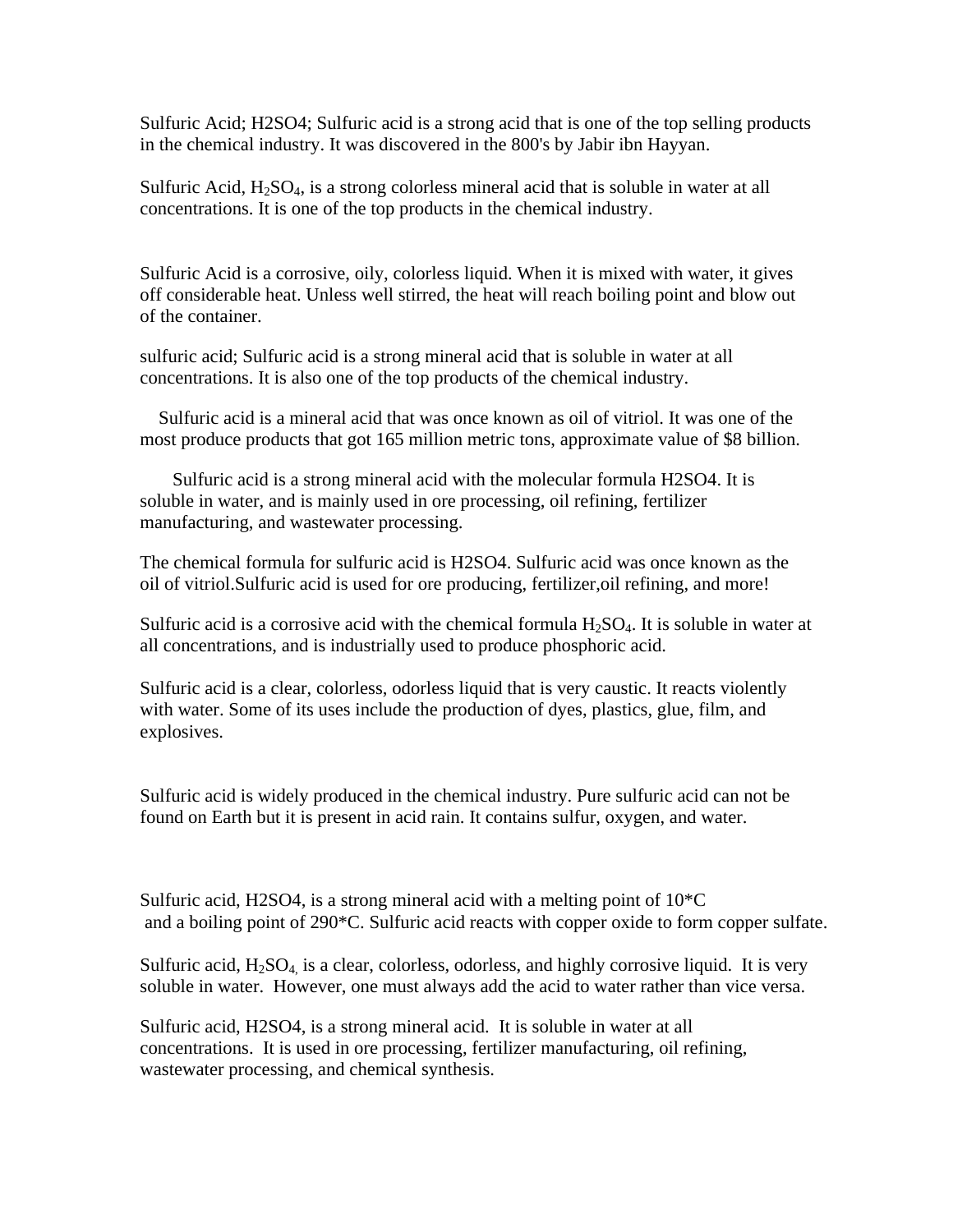Sulfuric Acid ( $H_2SO_4$  oil of vitriol) is a strong acid that is soluble in water. It is one of the most abundantly produced chemicals for industrial use including fertilizer production, ore processing, and oil refining.

Sulfuric acid,HSO4, is a molecule that contains sulfur,hydrogen and oxygen. Sulfuric acid is present in the atmosphere of Venus and it is present in acid rain.

Sulfuric Acid; Sulfuric Acid, H2SO4, is an extremely hazardous acid. It is a dense, colorless, oily corrosive liquid. It is used to make dyes, fertilizers, pigments, explosives, and as an electrolyte in lead-acid storage batteries.

Sulfuric acid; Sulfuric acid, H2SO4,is a very strong acid. It is almost impossible to find pure sulfuric acid on earth, but it is easily found in the form of acid rain. --

H2SO4 is like ethylene when it comes to color and odor, but the difference is sulfuric acid reacts violently with water. It can cause severe burns and it can be harmful if inhaled, ingested, or skin contact.

Sulfuric acid, H2SO4, is an odorless, colorless, oily liquid. Sulfuric acid can be found in most production of manufactured goods and production of agricultural fertilizers.

Sulfuric acid, H2SO4, and is a strong mineral acid with the molecular formula. It is water soluble at all concentrations. Sulfuric acid has many applications, and is one of the top products of the chemical industry.

Sulfuric acid, H2SO4, is one of the top products in the chemical industry. It is highly corrosive and it can be used in fertilizers, steelmaking, and in the manufacturing of aluminum sulfate.

sulfuric acid is a strong mineral acid containing two moles of Hydrogen, one mole of Sulfur, and 4 moles of Oxygen. sulfuric acid is one of the top products of the chemical industry.

Sulfuric acid, a strong mineral acid with the molecular formula H2SO4. It has many applications, and is one of the top products of chemical industries. This molecule is also known as hydrogen sulfate.

Sulfuric acid,  $H_2SO_4$ , is a strong mineral acid that is soluble in water at all concentrations. It is widely used in ore processing, fertilizer manufacturing, oil refining, wastewater processing, and chemical synthesis.

Sulfuric acid is a strong mineral acid with the molecular formula H2SO4. It is soluble in water at all concentrations. It was once known as oil of vitriol, coined by the 8th-century Muslim alchemist

Sulfuric acid  $(H_2SO_4)$  is a colorless liquid solution with a very high boiling point which is 327°C. 65%  $H<sub>2</sub>SO<sub>4</sub>$  have been used by Agriculture industry to product glues, drugs, containers, rubbers, plastic, etc.  $H_2SO_4$  is hazardous to human, as well as inhale and the acid burn will accord if there is only a drop of  $H<sub>2</sub>SO<sub>4</sub>$  spill on our skin.